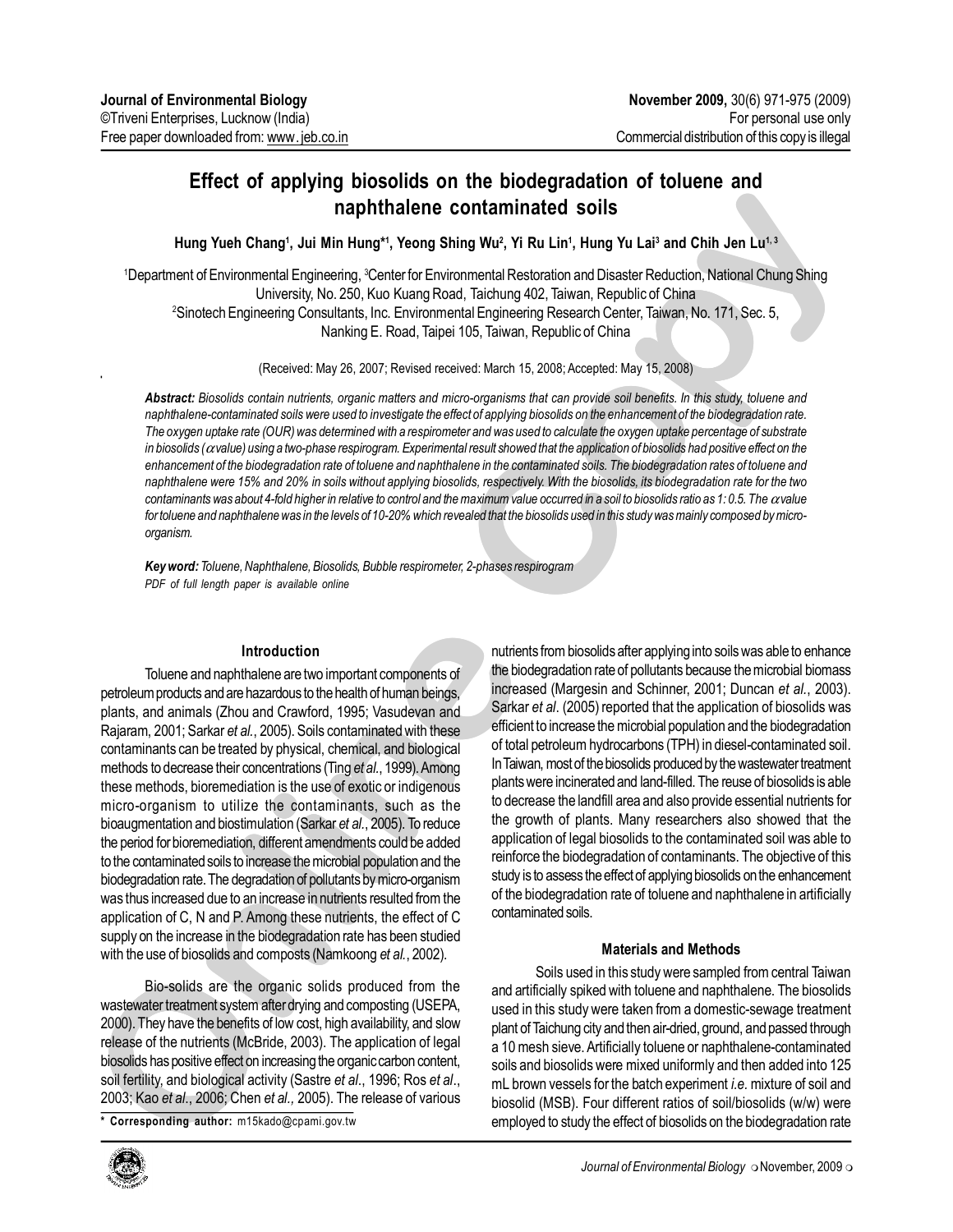972. The final of the state of the state of the state of the state of the state of the state of the state of the state of the state of the state of the state of the state of the state of the state of the state of the stat which included 1: 0 (control) (MSB<sub>x</sub>), 1: 0.2 (MSB<sub>sx</sub>), 1: 0.5 (MSB<sub>2x</sub>), and 1: 1 ( $MSB_{1x}$ ), respectively. At various period after added into brown vessels, toluene and naphthalene were analyzed (EPA Taiwan, 2002 with headspace gas; NIEA M157.00C) or supersonic extraction method; NIEA M167.00C) with GC-FID (HP 5890A). The bubble respirometer (AER-200 Type, CES company, USA) was used to determine the change of oxygen uptake of different treatments in continuously. Wu et al. (2003) reported that the non-homogenous between soils and biosolids has influence on the determination of oxygen uptake by bubble respirometer. To avoid the interference, extra-pure water was added into brown vessels and stirred (200- 250 rpm) to keep the system in a suspending state. The oxygen uptake rate (OUR) and accumulated oxygen uptake (O<sub>u</sub>) were used to plot the 2-phases respirogram. Based on the result of Wu et al. (2003) and Wu et al. (2004), there are two respiration phases in a typical 2-phases respirogram and their relationships are hyperbolic  $(1<sup>st</sup> phase)$  and linear functions  $(2<sup>nd</sup> phase)$  respectively (Fig. 1 and Table 1). The 1<sup>st</sup> phase is associated with exogenous respiration (substrate utilization) and the endogenous respiration (biomass decay), while the 2<sup>nd</sup> phase associated only with the endogenous respiration.

According to Wu et al. (2003), we can calculate the oxygen uptake in the separating point of the two phases ( $O_{_{\nu,\text{sp}}})$  and extending intercept of  ${\mathsf O}_{_\mathsf{u}}({\mathsf O}_{_\mathsf{u,ex}})$  by using the 2-phases respirogram.  ${\mathsf O}_{_\mathsf{u,sp}}$  and  $\mathsf{O}_{\mathsf{u},\mathsf{ex}}$  are the oxygen uptake of microorganism degradable substrate and the maximum value in the respirometer system. Equation (1) and (2) were employed to illustrate the relationship between  $\mathsf{O}_{_{\!u,\mathrm{sp}}}$ ,  $\mathsf{O}_{\scriptscriptstyle\mathsf{u},\mathsf{ex}},$  initial BOD of substrate (S<sub>0</sub>), initial BOD of micro-organism  $(\mathsf{X}_0)$ , and the observed growth yield  $(\mathsf{Y}_0)$ .

| $O_{u, sp} = S_0 (1 - Y_0)$ | . 11 |
|-----------------------------|------|
| $O_{u, ex} = S_0 + X_0$     |      |

The above two equations can be rearranged as equations (3) and (4) if we use biodegradability ( $\beta_{\text{BOD/ThOD}}$ ) to demonstrate the relationship between initial BOD of substrate (S $_{\scriptscriptstyle{0}}$  ) and its theoretical COD  $(S_{0. ThOD})$ .

Ou, sp = β BOD/ThOD × (1 – Y<sup>0</sup> ) × S0, ThOD ..........(3) Ou, ex = β BOD/ThOD × S0, ThOD + X<sup>0</sup> ..........(4)

intercept of  $O_u$  axis). The  $O_{u, sp}$  a<br>were re-expressed as equations<br>oxygen uptake contributed by mid-<br>biosolids. The characteristics and u<br>(5) and (6) was illustrated in Table<br>biosolid is the only contributor of m<br>(3) ed to illustrate the relationship between  $O_{u,sp}$ . Total N (%)<br>
substrate (S<sub>0</sub>), initial BOD of micro-organism<br>  $NH_1 \cdot N$  (mg kg<sup>-1</sup>)<br>
ed growth yield (Y<sub>0</sub>).<br>  $\frac{P_0 Q_0}{P_0 Q_0}$  (%)<br>  $\frac{P_1 Q_0}{P_0 Q_0}$  (%)<br>  $\frac{P_2 Q_$ and (2) were employed to illustrate the relationship between  $O_{u,v}$ . Total N (%)<br>  $O_{u,v}$ , mittel BOD of substrate (S<sub>c</sub>), initial BOD of micro-organism<br>
(X<sub>p</sub>), and the observed growth yield (Y<sub>p</sub>).<br>  $O_{u,v} = S_0$  (1 - Y<sub></sub> We can calculate the value of  $\mathsf{S}_{_{\scriptscriptstyle{0}}}$  by using equations (3) and (4) and the result of linear regression between  $O_{_{\nu,\,\mathrm{ex}}}$  and  $\rm{S}_{_{0,\,\mathrm{ThOD}}}$ under different concentrations of substrate ( $\beta_{\text{\tiny BOD/ThOD}}$ : slope; X<sub>0</sub>: intercept of  $O_{_{\!u}}$  axis). The  $O_{_{\!u,\, {\rm sp}}}$  and  $O_{_{\!u,\, {\rm ex}}}$  in equations (3) and (4) were re-expressed as equations (5) and (6) to get the amounts of oxygen uptake contributed by microorganism and the substrate in biosolids. The characteristics and unit of each code used in equations (5) and (6) was illustrated in Table 1. If we assumed that the applied biosolid is the only contributor of microorganism, the  $\mathsf{S}_{_{\scriptscriptstyle{0}}}$  in equations (3) and (4) include the oxygen consumed by the biodegradation of pollutants and the organic materials of soils and biosolids (sum of  $\beta_{\rm s}$  $_{+ \, {\rm c}}$  × (S+C) and B ×  $\beta_{\rm B}$  ×  $\alpha$ ).  ${\mathsf X}_{\rm 0}$  in equation (4) can be replaced by

Table - 1: The definition and unit of various parameters used in this study

| Symbol                            | <b>Definition</b>                                     | Unit                                       |
|-----------------------------------|-------------------------------------------------------|--------------------------------------------|
| S.                                | Oxygen uptake of soil<br>organic matters              | mg COD                                     |
| C                                 | Oxygen uptake of substrate                            | mg COD                                     |
| B                                 | Amounts of biosolids added                            | mg                                         |
| $\beta_{\rm B}$                   | Biodegradation amounts<br>of biosolids                | mg BOD mg <sup>-1</sup> -B                 |
| $\beta_{\textnormal{\tiny{S}+C}}$ | Biodegradation amounts of<br>soil and pollutants      | mg BOD mg <sup>-1</sup> -COD<br>of $S + C$ |
| α                                 | Oxygen uptake percentage<br>of substrate in biosolids | mg BOD mg <sup>-1</sup> -BOD of B          |

| <b>Table - 2:</b> The concentrations of heavy metal in the tested biosolids |  |  |
|-----------------------------------------------------------------------------|--|--|
|                                                                             |  |  |
|                                                                             |  |  |

| <b>Basic characteristics</b>      |                                                  | <b>Table - 3:</b> The basic characteristics of the biosolids and soils used in this study<br>Soil | <b>Biosolids</b>                                         |
|-----------------------------------|--------------------------------------------------|---------------------------------------------------------------------------------------------------|----------------------------------------------------------|
|                                   |                                                  |                                                                                                   |                                                          |
|                                   |                                                  | = Toxicity characteristic leaching procedure                                                      |                                                          |
| Chromium <sup>6+</sup>            | < 0.006                                          |                                                                                                   | 2.5                                                      |
| Chromium                          | < 0.018                                          |                                                                                                   | 5                                                        |
| Selemium                          | < 0.016                                          |                                                                                                   | 1                                                        |
| Murcury                           | < 0.00031                                        |                                                                                                   | 0.2                                                      |
| Lead                              | < 0.054                                          |                                                                                                   | 5                                                        |
| Copper                            | < 0.013                                          |                                                                                                   | 15                                                       |
| Cadmium                           | < 0.0046                                         |                                                                                                   |                                                          |
| Arsenic                           | 0.02                                             |                                                                                                   | 5                                                        |
| Heavy metal                       |                                                  | <b>TCLP*</b> extractable<br>concentration (mg $\mathsf{I}^1$ )                                    | <b>TCLP standards of</b><br>Taiwan (mg l <sup>-1</sup> ) |
|                                   |                                                  | <b>Table - 2:</b> The concentrations of heavy metal in the tested biosolids                       |                                                          |
|                                   | of substrate in biosolids                        |                                                                                                   |                                                          |
| $\alpha$                          | Oxygen uptake percentage                         |                                                                                                   | mg BOD mg <sup>-1</sup> -BOD of B                        |
| $\beta_{\textnormal{\tiny{S+C}}}$ | Biodegradation amounts of<br>soil and pollutants | of $S + C$                                                                                        | mg BOD mg <sup>-1</sup> -COD                             |
|                                   | of biosolids                                     |                                                                                                   |                                                          |
| $\beta_{\rm B}$                   | Biodegradation amounts                           |                                                                                                   | mg BOD mg <sup>-1</sup> -B                               |
| В                                 | Amounts of biosolids added                       | mg                                                                                                |                                                          |
|                                   | Oxygen uptake of substrate                       |                                                                                                   | mg COD                                                   |

|  | Table - 3: The basic characteristics of the biosolids and soils used in this study |  |  |  |  |  |  |
|--|------------------------------------------------------------------------------------|--|--|--|--|--|--|
|  |                                                                                    |  |  |  |  |  |  |

| <b>Basic characteristics</b>                                            | Soil  | <b>Biosolids</b> |
|-------------------------------------------------------------------------|-------|------------------|
| pH value                                                                | 7.3   | 6.9              |
| Organic carbon (%)                                                      | 1.1   | 27.3             |
| Total N $(%)$                                                           | 0.1   | 3.4              |
| $NH_4^+$ -N (mg kg <sup>-1</sup> )<br>P <sub>2</sub> O <sub>5</sub> (%) | 9.2   | 623              |
|                                                                         | ΝD    | 4.8              |
| Bray P1 (mg $kg^{-1}$ )                                                 | 19.1  | ΝD               |
| Total $P$ $%$ )                                                         | 0.002 | 2.14             |

- = Not detected

Table - 4: The residual concentration of toluene in soils after 48 hr of operation with the addition of various amounts of biosolids

|                                                        | Treatments   |                     |      |      |  |
|--------------------------------------------------------|--------------|---------------------|------|------|--|
|                                                        | <b>MSBck</b> | $\mathsf{MSB}_{5x}$ | MSB. | MSB, |  |
| Addition biosolids (g)                                 |              |                     | 5    | 10   |  |
| Residual concentration<br>$(\mu g g^{-1}$ -soil)       | 735          | 313                 | 37.4 | 82.7 |  |
| Toluene removal efficiency (%)                         | 15           | 63                  | 96   | 90   |  |
| Initial removal rate, k<br>$(\mu g g^{-1}$ -soil · hr) | 2.7          | 11.6                | 17.3 | 16.3 |  |

Table - 5: The residual concentration of naphthalene in soils after 60 hr of operation with the addition of various amounts of biosolids

|                                                        | <b>Treatments</b> |            |            |            |  |
|--------------------------------------------------------|-------------------|------------|------------|------------|--|
|                                                        | <b>MSBck</b>      | $MSB_{5x}$ | $MSB_{2x}$ | $MSB_{1x}$ |  |
| Addition biosolids (g)                                 | 0                 | 2          | 5          | 10         |  |
| Residual concentration<br>$(\mu q q^{-1}$ -soil)       | 418               | 124        | 12.3       | 14         |  |
| Naphthalene removal<br>efficiency (%)                  | 20                | 78         | 98         | 99         |  |
| Initial removal rate, k<br>$(\mu g g^{-1}$ -soil · hr) | 1.4               | 6.3        | 8.1        | 8.3        |  |

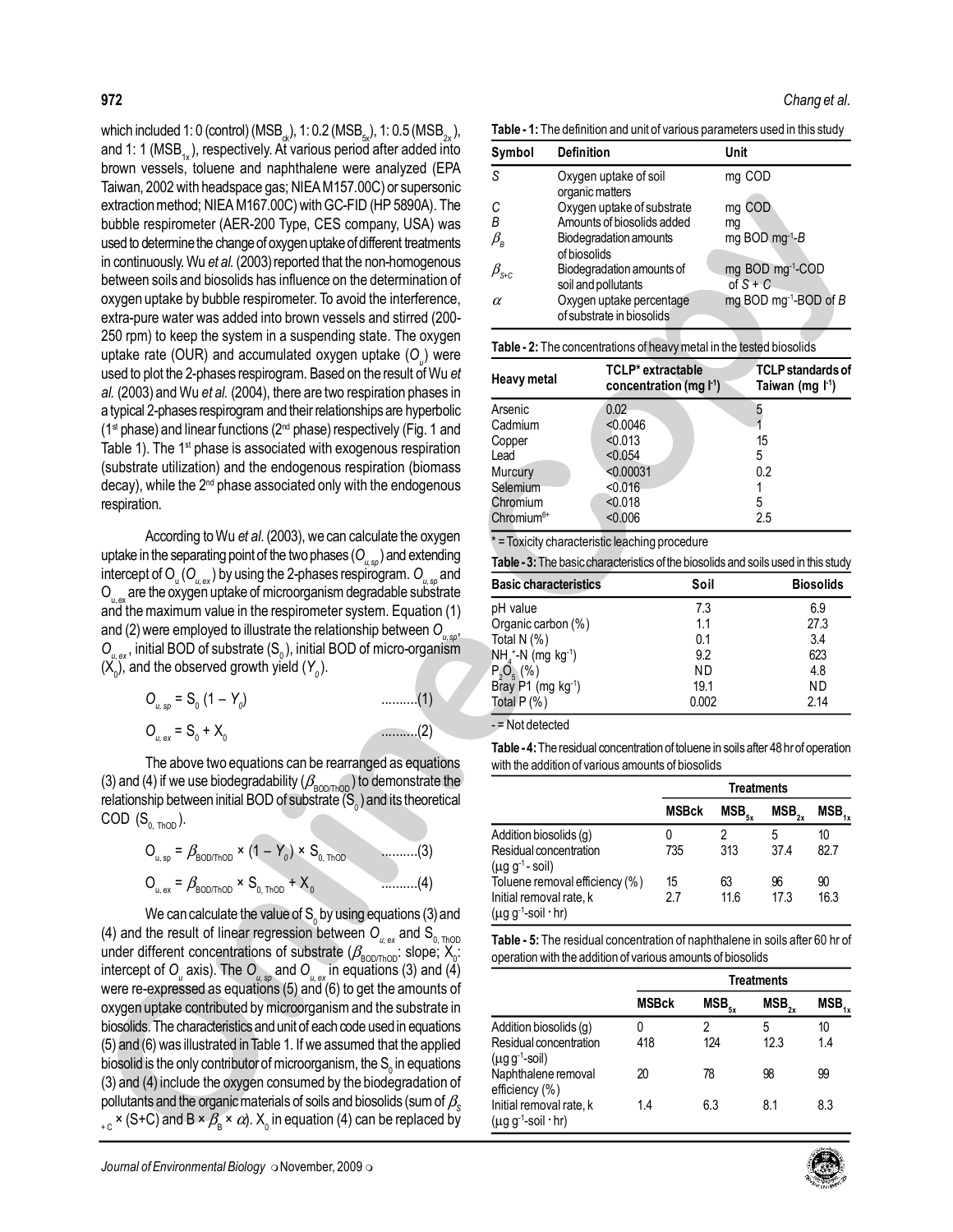B ×  $\beta_{\text{\tiny B}}$  × (1- $\alpha$ ) and the above equations can be rewrite as the following two equations:

$$
O_{u, sp} = [\{\beta_{s+c} \times (S + C) + (\alpha \beta_B B)\} \times (1 - Y_0)] \dots (5)
$$
  

$$
O_{u, ex} = \beta_{s+c} \times (S + C) + [\beta_B \times B] \dots (6)
$$

We use linear regression between the experimental  $O_{u,ex}$ and amounts of different amounts of added biosolids (B) to get its slope  $(\beta_{_{\rm B}})$  and intercept [ $\beta_{_{\rm S+C}}$  × (S+C)]. By using the linear regression between the experimental  $O_{_{\mathit{U},\, \mathfrak{P}}}$  and amounts of biosolids added (B) to get its slope [β × β $_{\rm B}$  × (1 - Y $_{\rm o}$ )] and intercept [β $_{\rm S+C}$  × (S+C) × (1 - $Y_{0}$ ]. We can finally get the β<sub>s+c</sub> × (S + C), β<sub>B</sub>, and  $\alpha$  value.

## Results and Discussion

Basic characteristics of biosolids: Table 2 shows the concentration of different heavy metals in the tested biosolids [extracted by the toxicity characteristic leaching procedure (TCLP)]. These concentrations were lower than the TCLP limitations of hazardous wastes (EPA Taiwan, 2004; NIEA R201.13C). Khan and Scullion (2002) reported that the application of high concentration of heavy metal in the sludge had significant effect on decreasing the biomass of microorganisms after 3-7 weeks. Because of the lower concentration of heavy metal in the biosolids used in this study, and the tested the negative effect(the effect on decreasing the biomass of microorganisms) on the activity of microorganism were not observed.

Table 3 shows the contents of organic carbon and nutrients in the tested biosolids and soils. Biosolids has higher concentration of NH $_{\tiny 3}$ -N (623 mg kg<sup>-1</sup>-soil) in relative to soil. The total P concentration in soil was only about 0.0002%. According to the analyzing result, the application of biosolids is able to increase the concentration of organic carbon and nutrients in the soils. The amount of microorganism in the biosolids (water content 70%) was about  $4 \times 10^8$  CFU g<sup>-1</sup>-biosolid, which revealed that considerable amounts of microorganisms were added in the tested soils with the application of biosolids.

the addition of biosolids. These is<br>published studies that the presence<br>fficiency and biodegradation ra<br>Similar to previous studies, bios<br>biodegradation rates of organ<br>Schinner, 2001; Duncan et al.,<br>treatments of higherrat and soils. Biosolids has higher concentration of<br>  $\overline{0}$ <br>  $\overline{1}$  -soil) in relative to soil. The total P concentration in<br>  $0.0002\%$ . According to the analyzing result, the<br>
ids is able to increase the concentration o the tested biosolids and soils. Biosolids has higher concentration of<br>
NH<sub>3</sub> M(623 mg Kg<sup>-1</sup>soli) invelative to soil. The total P concentration of<br>
soil was only about 0.0002%. According to the analyzing result, the<br>
appl Conservation compared and the solid of the solid contamination by biodegradation by biological contamination by biodegradation by biodegradation by biodegradation by biological contamination by biodegradation by biologica Effect of biosolids on the biodegradation of toluene and naphthalene in soils: The initial concentrations of toluene and naphthalene were 867 and 500 µg g<sup>-1</sup>-soil, respectively. After 48 and 60 hr of operation, the effect of biosolids on the biodegradation of the toluene and naphthalene is shown in Tables 4 and 5. The application of biosolids has enhanced the biodegradation rates of toluene and naphthalene the addition of difference amount of in the contaminated soils. For these contaminants, the biodegradation rate with the treatment of MSB<sub>5</sub> was about 4-fold higher than that without the addition of biosolids. These results were in accordance with the published studies that the presence of biosolids enhanced the removal efficiency and biodegradation rate of organic contaminants in soils. Similar to previous studies, biosolids have reinforcing effect on the biodegradation rates of organic contaminants (Margesin and Schinner, 2001; Duncan et al., 2003; Sarkar et al., 2005). In the treatments of higher ratios of biosolids ( $MSB<sub>ex</sub>$  and  $MSB<sub>ex</sub>$ ), the toluene and naphthalene were in the removal efficiencies about 90-99%. Namkoong et al. (2002) reported that the effect of biosolids on



Fig. 1: Typical 2-phase respirogram of a respirometer (Wu et al., 2004)



**Fig. 2:** The relationship between OUR and  $O_{\theta}$  of toluene-contaminated soil in the treatment of MSB (1:0.5)

microorganism included the supply of nutrients, trace elements, and degradable organic carbon (Rivera Espinoza and Dendooven, 2004; Ros et al., 2003). The application of biosolids had different effects on the biodegradation of toluene and naphthalene. There was no lag period was observed on the toluene removal with the addition of biosolids, because toluene was relatively readily biodegradable. Regardless of the lower initial concentration of Toluene than Naphthalene, the biodegradation rates of Naphthalene were higher than Toluene in all the treatments.

For the toluene- and naphthalene-contaminated soils, the application of biosolids has higher removal efficiency in the treatment of MSB<sub>2</sub> in relative to others (Table 4 and 5). The removal efficiency and k value (zero-order reaction) of  $MSB_{2x}$  was 96% and 17.3 mg g<sup>-1</sup> hr in the toluene-contaminated soil. Although  $MSB_{1}$  has higher k value in relative to  $MSB_{2x}$  in naphthalene-contaminated soil, the difference of removal efficiency between them was only 1%. We thus

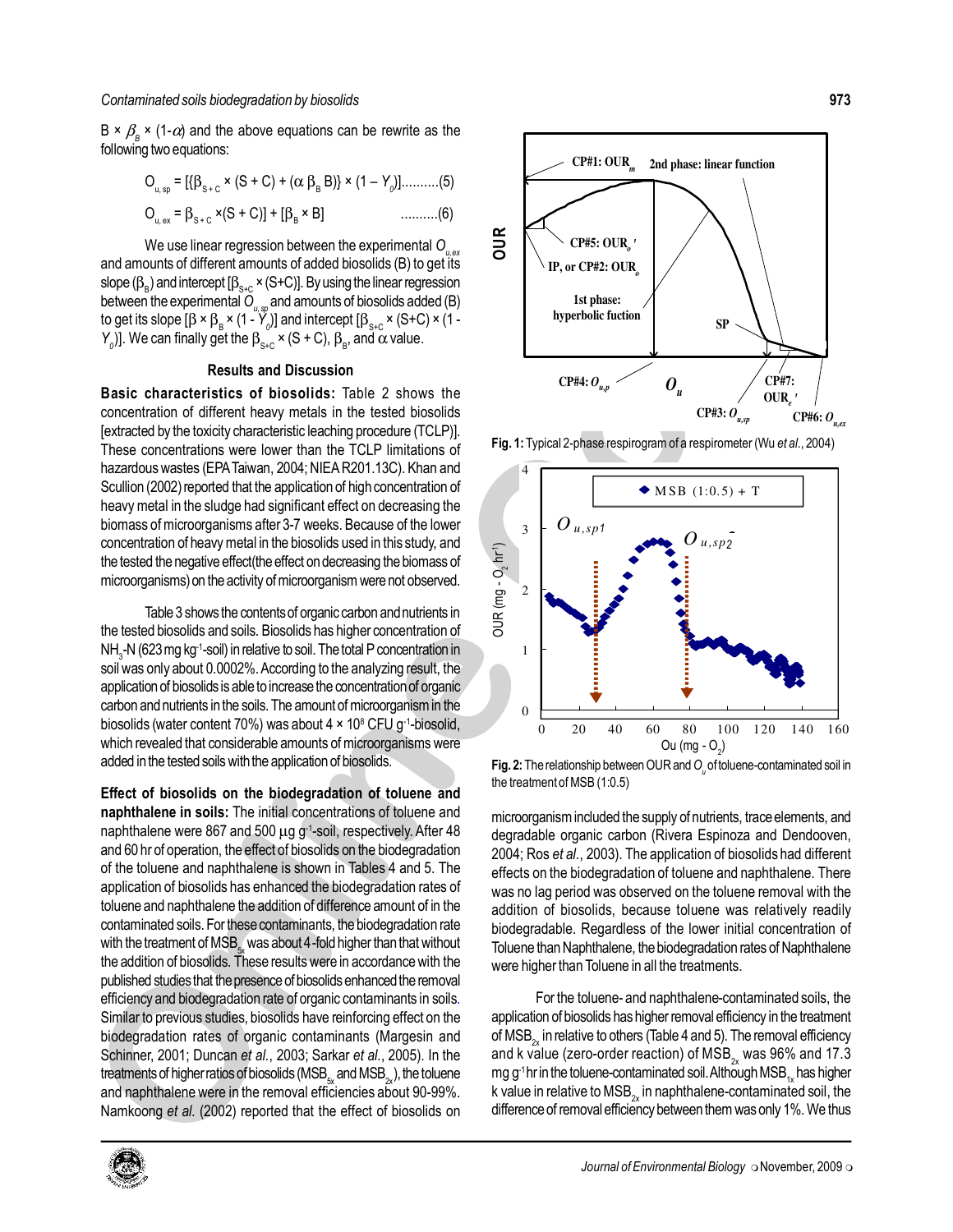|  | Table - 6: The value of O and O of toluene in soils after 48 hr of operation with the addition of various amounts of biosolids |  |
|--|--------------------------------------------------------------------------------------------------------------------------------|--|
|  |                                                                                                                                |  |

| <b>Treatments</b>   | <b>Added biosolid</b><br>(mg) | Ratio<br>(soil: biosolids; w/w) | u, sp1<br>(mg O <sub>2</sub> ) | u, sp2<br>(mg O <sub>2</sub> ) | $O_{u, ex}$<br>(mg O <sub>2</sub> ) |
|---------------------|-------------------------------|---------------------------------|--------------------------------|--------------------------------|-------------------------------------|
| $S$ oil + $T^a$     |                               |                                 |                                | 23.0                           | 37                                  |
| $MSB (1: 0.08) + T$ | 1.200                         | 0.08                            |                                | 41                             | 75                                  |
| $MSB (1: 0.1) + T$  | 1.500                         | 0.1                             |                                | 35                             | 91                                  |
| $MSB (1: 0.2) + T$  | 3,000                         | 0.2                             |                                | 57                             | 110                                 |
| $MSB (1: 0.4) + T$  | 6,000                         | 0.4                             | 22                             | 58                             | 144                                 |
| $MSB (1: 0.5) + T$  | 7,500                         | 0.5                             | 26                             | 80                             | 194                                 |
| $MSB (1: 0.7) + T$  | 10,500                        | 0.7                             | 23                             | 85                             | 200                                 |
| $MSB (1:1) + T$     | 15,000                        |                                 | 27                             | 80                             | 343                                 |
| $MSB (1: 1.4) + T$  | 21,000                        | 1.4                             | 32                             | 82                             | 460                                 |

| $MSB (1: 0.08) + T$<br>$MSB (1: 0.1) + T$<br>$MSB (1: 0.2) + T$                                                                                                                                                                                                                                                                                                                                                                                                                                                                                                                                                                                                                                                                                                                                                                                                                                                                                                                                                                                                                                                                                                                                                                                                                                                                                                                                                                                                                                                                                                                                                                                                                                                                                                                                                                                                                                                                                                                                                                                                                                                                                                                                                                                                                                                                                                                                                                                                                                                                                                                                                                                                                                                                                                                                                                                                                                                                                                                                                                                                                                                                                                                                                                                                                                                                                                                                                                                                                                                                                                                                                                                  | 1,200<br>1,500                                                                                                                                       | 0.08<br>0.1            |  | 0                       | 41                      | 75                       |  |  |  |  |
|--------------------------------------------------------------------------------------------------------------------------------------------------------------------------------------------------------------------------------------------------------------------------------------------------------------------------------------------------------------------------------------------------------------------------------------------------------------------------------------------------------------------------------------------------------------------------------------------------------------------------------------------------------------------------------------------------------------------------------------------------------------------------------------------------------------------------------------------------------------------------------------------------------------------------------------------------------------------------------------------------------------------------------------------------------------------------------------------------------------------------------------------------------------------------------------------------------------------------------------------------------------------------------------------------------------------------------------------------------------------------------------------------------------------------------------------------------------------------------------------------------------------------------------------------------------------------------------------------------------------------------------------------------------------------------------------------------------------------------------------------------------------------------------------------------------------------------------------------------------------------------------------------------------------------------------------------------------------------------------------------------------------------------------------------------------------------------------------------------------------------------------------------------------------------------------------------------------------------------------------------------------------------------------------------------------------------------------------------------------------------------------------------------------------------------------------------------------------------------------------------------------------------------------------------------------------------------------------------------------------------------------------------------------------------------------------------------------------------------------------------------------------------------------------------------------------------------------------------------------------------------------------------------------------------------------------------------------------------------------------------------------------------------------------------------------------------------------------------------------------------------------------------------------------------------------------------------------------------------------------------------------------------------------------------------------------------------------------------------------------------------------------------------------------------------------------------------------------------------------------------------------------------------------------------------------------------------------------------------------------------------------------------|------------------------------------------------------------------------------------------------------------------------------------------------------|------------------------|--|-------------------------|-------------------------|--------------------------|--|--|--|--|
|                                                                                                                                                                                                                                                                                                                                                                                                                                                                                                                                                                                                                                                                                                                                                                                                                                                                                                                                                                                                                                                                                                                                                                                                                                                                                                                                                                                                                                                                                                                                                                                                                                                                                                                                                                                                                                                                                                                                                                                                                                                                                                                                                                                                                                                                                                                                                                                                                                                                                                                                                                                                                                                                                                                                                                                                                                                                                                                                                                                                                                                                                                                                                                                                                                                                                                                                                                                                                                                                                                                                                                                                                                                  |                                                                                                                                                      |                        |  |                         |                         |                          |  |  |  |  |
|                                                                                                                                                                                                                                                                                                                                                                                                                                                                                                                                                                                                                                                                                                                                                                                                                                                                                                                                                                                                                                                                                                                                                                                                                                                                                                                                                                                                                                                                                                                                                                                                                                                                                                                                                                                                                                                                                                                                                                                                                                                                                                                                                                                                                                                                                                                                                                                                                                                                                                                                                                                                                                                                                                                                                                                                                                                                                                                                                                                                                                                                                                                                                                                                                                                                                                                                                                                                                                                                                                                                                                                                                                                  |                                                                                                                                                      |                        |  | 0                       | 35                      | 91                       |  |  |  |  |
|                                                                                                                                                                                                                                                                                                                                                                                                                                                                                                                                                                                                                                                                                                                                                                                                                                                                                                                                                                                                                                                                                                                                                                                                                                                                                                                                                                                                                                                                                                                                                                                                                                                                                                                                                                                                                                                                                                                                                                                                                                                                                                                                                                                                                                                                                                                                                                                                                                                                                                                                                                                                                                                                                                                                                                                                                                                                                                                                                                                                                                                                                                                                                                                                                                                                                                                                                                                                                                                                                                                                                                                                                                                  | 3,000                                                                                                                                                | 0.2                    |  | 8                       | 57                      | 110                      |  |  |  |  |
| $MSB (1: 0.4) + T$                                                                                                                                                                                                                                                                                                                                                                                                                                                                                                                                                                                                                                                                                                                                                                                                                                                                                                                                                                                                                                                                                                                                                                                                                                                                                                                                                                                                                                                                                                                                                                                                                                                                                                                                                                                                                                                                                                                                                                                                                                                                                                                                                                                                                                                                                                                                                                                                                                                                                                                                                                                                                                                                                                                                                                                                                                                                                                                                                                                                                                                                                                                                                                                                                                                                                                                                                                                                                                                                                                                                                                                                                               | 6,000                                                                                                                                                | 0.4                    |  | $\mathbf{22}$           | 58                      | 144                      |  |  |  |  |
| $MSB (1: 0.5) + T$                                                                                                                                                                                                                                                                                                                                                                                                                                                                                                                                                                                                                                                                                                                                                                                                                                                                                                                                                                                                                                                                                                                                                                                                                                                                                                                                                                                                                                                                                                                                                                                                                                                                                                                                                                                                                                                                                                                                                                                                                                                                                                                                                                                                                                                                                                                                                                                                                                                                                                                                                                                                                                                                                                                                                                                                                                                                                                                                                                                                                                                                                                                                                                                                                                                                                                                                                                                                                                                                                                                                                                                                                               | 7,500                                                                                                                                                | 0.5                    |  | 26                      | 80                      | 194                      |  |  |  |  |
| $MSB (1: 0.7) + T$                                                                                                                                                                                                                                                                                                                                                                                                                                                                                                                                                                                                                                                                                                                                                                                                                                                                                                                                                                                                                                                                                                                                                                                                                                                                                                                                                                                                                                                                                                                                                                                                                                                                                                                                                                                                                                                                                                                                                                                                                                                                                                                                                                                                                                                                                                                                                                                                                                                                                                                                                                                                                                                                                                                                                                                                                                                                                                                                                                                                                                                                                                                                                                                                                                                                                                                                                                                                                                                                                                                                                                                                                               | 10,500                                                                                                                                               | 0.7                    |  | 23                      | 85                      | 200                      |  |  |  |  |
| $MSB (1:1) + T$                                                                                                                                                                                                                                                                                                                                                                                                                                                                                                                                                                                                                                                                                                                                                                                                                                                                                                                                                                                                                                                                                                                                                                                                                                                                                                                                                                                                                                                                                                                                                                                                                                                                                                                                                                                                                                                                                                                                                                                                                                                                                                                                                                                                                                                                                                                                                                                                                                                                                                                                                                                                                                                                                                                                                                                                                                                                                                                                                                                                                                                                                                                                                                                                                                                                                                                                                                                                                                                                                                                                                                                                                                  | 15,000                                                                                                                                               | 1                      |  | $27$                    | 80                      | 343                      |  |  |  |  |
| $MSB (1: 1.4) + T$                                                                                                                                                                                                                                                                                                                                                                                                                                                                                                                                                                                                                                                                                                                                                                                                                                                                                                                                                                                                                                                                                                                                                                                                                                                                                                                                                                                                                                                                                                                                                                                                                                                                                                                                                                                                                                                                                                                                                                                                                                                                                                                                                                                                                                                                                                                                                                                                                                                                                                                                                                                                                                                                                                                                                                                                                                                                                                                                                                                                                                                                                                                                                                                                                                                                                                                                                                                                                                                                                                                                                                                                                               | 21,000                                                                                                                                               | 1.4                    |  | 32                      | 82                      | 460                      |  |  |  |  |
| <sup>a</sup> = Toluene-contaminated soil with a total concentration of 1,000 $\mu$ g g <sup>-1</sup> -soil                                                                                                                                                                                                                                                                                                                                                                                                                                                                                                                                                                                                                                                                                                                                                                                                                                                                                                                                                                                                                                                                                                                                                                                                                                                                                                                                                                                                                                                                                                                                                                                                                                                                                                                                                                                                                                                                                                                                                                                                                                                                                                                                                                                                                                                                                                                                                                                                                                                                                                                                                                                                                                                                                                                                                                                                                                                                                                                                                                                                                                                                                                                                                                                                                                                                                                                                                                                                                                                                                                                                       |                                                                                                                                                      |                        |  |                         |                         |                          |  |  |  |  |
|                                                                                                                                                                                                                                                                                                                                                                                                                                                                                                                                                                                                                                                                                                                                                                                                                                                                                                                                                                                                                                                                                                                                                                                                                                                                                                                                                                                                                                                                                                                                                                                                                                                                                                                                                                                                                                                                                                                                                                                                                                                                                                                                                                                                                                                                                                                                                                                                                                                                                                                                                                                                                                                                                                                                                                                                                                                                                                                                                                                                                                                                                                                                                                                                                                                                                                                                                                                                                                                                                                                                                                                                                                                  | Table - 7: The value of $O_{u,ss}$ and $O_{u,ss}$ of naphthalene in soils after 60 hr of operation with the addition of various amounts of biosolids |                        |  |                         |                         |                          |  |  |  |  |
| <b>Treatments</b>                                                                                                                                                                                                                                                                                                                                                                                                                                                                                                                                                                                                                                                                                                                                                                                                                                                                                                                                                                                                                                                                                                                                                                                                                                                                                                                                                                                                                                                                                                                                                                                                                                                                                                                                                                                                                                                                                                                                                                                                                                                                                                                                                                                                                                                                                                                                                                                                                                                                                                                                                                                                                                                                                                                                                                                                                                                                                                                                                                                                                                                                                                                                                                                                                                                                                                                                                                                                                                                                                                                                                                                                                                | <b>Added biosolids</b>                                                                                                                               | Ratio                  |  | $O_{u, sp1}$            | $O_{u, sp2}$            | $\bm{O}_{u, \text{ ex}}$ |  |  |  |  |
|                                                                                                                                                                                                                                                                                                                                                                                                                                                                                                                                                                                                                                                                                                                                                                                                                                                                                                                                                                                                                                                                                                                                                                                                                                                                                                                                                                                                                                                                                                                                                                                                                                                                                                                                                                                                                                                                                                                                                                                                                                                                                                                                                                                                                                                                                                                                                                                                                                                                                                                                                                                                                                                                                                                                                                                                                                                                                                                                                                                                                                                                                                                                                                                                                                                                                                                                                                                                                                                                                                                                                                                                                                                  | (mg)                                                                                                                                                 | (soil: biosolids; w/w) |  | $(mg'$ O <sub>2</sub> ) | $(mg'$ O <sub>2</sub> ) | (mg O <sub>2</sub> )     |  |  |  |  |
| Soil + $N^b$                                                                                                                                                                                                                                                                                                                                                                                                                                                                                                                                                                                                                                                                                                                                                                                                                                                                                                                                                                                                                                                                                                                                                                                                                                                                                                                                                                                                                                                                                                                                                                                                                                                                                                                                                                                                                                                                                                                                                                                                                                                                                                                                                                                                                                                                                                                                                                                                                                                                                                                                                                                                                                                                                                                                                                                                                                                                                                                                                                                                                                                                                                                                                                                                                                                                                                                                                                                                                                                                                                                                                                                                                                     | 0                                                                                                                                                    | 0                      |  | 0                       | 3.8                     | 6.3                      |  |  |  |  |
| $MSB (1: 0.05) + N$                                                                                                                                                                                                                                                                                                                                                                                                                                                                                                                                                                                                                                                                                                                                                                                                                                                                                                                                                                                                                                                                                                                                                                                                                                                                                                                                                                                                                                                                                                                                                                                                                                                                                                                                                                                                                                                                                                                                                                                                                                                                                                                                                                                                                                                                                                                                                                                                                                                                                                                                                                                                                                                                                                                                                                                                                                                                                                                                                                                                                                                                                                                                                                                                                                                                                                                                                                                                                                                                                                                                                                                                                              | 250                                                                                                                                                  | 0.05                   |  | 1.5                     | 13.6                    | 35.1                     |  |  |  |  |
| $MSB$ (1: 0.1) + N                                                                                                                                                                                                                                                                                                                                                                                                                                                                                                                                                                                                                                                                                                                                                                                                                                                                                                                                                                                                                                                                                                                                                                                                                                                                                                                                                                                                                                                                                                                                                                                                                                                                                                                                                                                                                                                                                                                                                                                                                                                                                                                                                                                                                                                                                                                                                                                                                                                                                                                                                                                                                                                                                                                                                                                                                                                                                                                                                                                                                                                                                                                                                                                                                                                                                                                                                                                                                                                                                                                                                                                                                               | 500                                                                                                                                                  | 0.1                    |  | 3.2                     | 16.5                    | 38.5                     |  |  |  |  |
| $MSB$ (1: 0.15) + N                                                                                                                                                                                                                                                                                                                                                                                                                                                                                                                                                                                                                                                                                                                                                                                                                                                                                                                                                                                                                                                                                                                                                                                                                                                                                                                                                                                                                                                                                                                                                                                                                                                                                                                                                                                                                                                                                                                                                                                                                                                                                                                                                                                                                                                                                                                                                                                                                                                                                                                                                                                                                                                                                                                                                                                                                                                                                                                                                                                                                                                                                                                                                                                                                                                                                                                                                                                                                                                                                                                                                                                                                              | 750                                                                                                                                                  | 0.15                   |  | 4.6                     | 24.7                    | 63.3                     |  |  |  |  |
| $MSB (1: 0.2) + N$                                                                                                                                                                                                                                                                                                                                                                                                                                                                                                                                                                                                                                                                                                                                                                                                                                                                                                                                                                                                                                                                                                                                                                                                                                                                                                                                                                                                                                                                                                                                                                                                                                                                                                                                                                                                                                                                                                                                                                                                                                                                                                                                                                                                                                                                                                                                                                                                                                                                                                                                                                                                                                                                                                                                                                                                                                                                                                                                                                                                                                                                                                                                                                                                                                                                                                                                                                                                                                                                                                                                                                                                                               | 1,000                                                                                                                                                | 0.2                    |  | 5.0                     | 26.6                    | 74.2                     |  |  |  |  |
| $MSB$ (1: 0.25) + N                                                                                                                                                                                                                                                                                                                                                                                                                                                                                                                                                                                                                                                                                                                                                                                                                                                                                                                                                                                                                                                                                                                                                                                                                                                                                                                                                                                                                                                                                                                                                                                                                                                                                                                                                                                                                                                                                                                                                                                                                                                                                                                                                                                                                                                                                                                                                                                                                                                                                                                                                                                                                                                                                                                                                                                                                                                                                                                                                                                                                                                                                                                                                                                                                                                                                                                                                                                                                                                                                                                                                                                                                              | 1,250                                                                                                                                                | 0.25                   |  | 5.5                     | 29.3                    | 80.0                     |  |  |  |  |
| $MSB (1: 0.35) + N$                                                                                                                                                                                                                                                                                                                                                                                                                                                                                                                                                                                                                                                                                                                                                                                                                                                                                                                                                                                                                                                                                                                                                                                                                                                                                                                                                                                                                                                                                                                                                                                                                                                                                                                                                                                                                                                                                                                                                                                                                                                                                                                                                                                                                                                                                                                                                                                                                                                                                                                                                                                                                                                                                                                                                                                                                                                                                                                                                                                                                                                                                                                                                                                                                                                                                                                                                                                                                                                                                                                                                                                                                              | 1,750                                                                                                                                                | 0.35                   |  | 10.0                    | 38.9                    | 117.0                    |  |  |  |  |
| $MSB (1: 0.4) + N$                                                                                                                                                                                                                                                                                                                                                                                                                                                                                                                                                                                                                                                                                                                                                                                                                                                                                                                                                                                                                                                                                                                                                                                                                                                                                                                                                                                                                                                                                                                                                                                                                                                                                                                                                                                                                                                                                                                                                                                                                                                                                                                                                                                                                                                                                                                                                                                                                                                                                                                                                                                                                                                                                                                                                                                                                                                                                                                                                                                                                                                                                                                                                                                                                                                                                                                                                                                                                                                                                                                                                                                                                               | 2,000                                                                                                                                                | 0.4                    |  | 8.4                     | 39.6                    | 146.4                    |  |  |  |  |
|                                                                                                                                                                                                                                                                                                                                                                                                                                                                                                                                                                                                                                                                                                                                                                                                                                                                                                                                                                                                                                                                                                                                                                                                                                                                                                                                                                                                                                                                                                                                                                                                                                                                                                                                                                                                                                                                                                                                                                                                                                                                                                                                                                                                                                                                                                                                                                                                                                                                                                                                                                                                                                                                                                                                                                                                                                                                                                                                                                                                                                                                                                                                                                                                                                                                                                                                                                                                                                                                                                                                                                                                                                                  |                                                                                                                                                      |                        |  |                         |                         |                          |  |  |  |  |
| b = Naphthalene-contaminated soil with a total concentration of 1,000 $\mu$ g g <sup>-1</sup> -soil<br>think that the treatment of $MSB_{2x}$ has the best effect on the<br>contaminated soils was 0.02 and 0.06 (mg-BOD mg <sup>-1</sup> -biosolid),<br>biodegradation of toluene and naphthalene in contaminated soils in<br>respectively. The $\alpha$ value in the toluene- and naphthalene-<br>relative to $MSB_{5x}$ and $MSB_{1x}$ .<br>contaminated soils was 0.2 and 0.1 (mg-BOD mg <sup>-1</sup> -BOD),<br>respectively. Because of the slower biodegradation rate of<br>Two phase respirogram of toluene and naphthalene<br>naphthalene compared with toluene, the microorganisms would<br><b>biodegradation:</b> The $O_{u,sp}$ and $O_{u,ex}$ in the different treatments<br>continuously degrade the substrate in biosolids. Therefore, there<br>of biosolids were calculated using the two-phase respirogram<br>was a higher $\beta_{\rm B}$ value in the naphthalene-contaminated soils.<br>(OUR vs. O <sub>n</sub> ) and were shown in Table 6,7. The application of<br>Because of the low á values of the two pollutants, we revealed that<br>biosolids has higher $O_{\textrm{\tiny u, ex}}$ value in relative to that without<br>microorganisms contributed most of the oxygen uptake in this<br>biosolids. The respirogram (OUR vs. O ) of soil without biosolids<br>system. The $\beta_{\rm g}$ value was not a constant it may change with the<br>was not similar to the typical one with the addition of higher<br>properties. However, we need more experimental data to prove<br>amounts of biosolids. There are three kinds of relationships<br>our assumption.<br>between the OUR and $O_{v}$ in the treatment of MSB (1:0.5) for<br>toluene contaminated soils with the addition of biosolid (MSB <sub>2</sub> )<br>The experimental result indicated that the addition of<br>(Fig. 2). The $O_{u,sp1}$ in Table 6, 7 was contributed by micro-<br>biosolids enhanced the biodegradation rates and removal<br>organism themselves and the biodegradation of substrate in<br>efficiencies of toluene and naphthalene in the contaminated soils<br>biosolids.<br>showed that there was an enhanced effect of applying biosolids on<br>the biodegradation of toluene (867 $\mu$ g g <sup>-1</sup> -soil) and naphthalene<br>To calculate the $\alpha$ value by using $O_{u,sp}^-$ and $O_{u,ex}^-$ : According<br>$(500 \,\mu g \, g^{-1}$ -soil) in artificially contaminated soils. The biodegradation<br>to Fig. 2, biosolids was the major contribution for the oxygen uptake<br>of organic materials in biosolids and the endogenous respiration of<br>duing the initial stage. In order to understand whether the oxygen<br>micro-organism of micro-organisms were the major contribution of<br>consumption resulted from the consumption by the biodegradation<br>oxygen uptake during the initial stage for soils amended with<br>of substrates in biosolids or by micro-organisms in soils, whether<br>biosolids. Because of the slower biodegradation rate of naphthalene<br>the contribution of oxygen is by substrate in biosolids, we have to<br>compared with toluene, the micro-organism would continuously<br>calculate oxygen uptake percentage of substrate in biosolids ( $\alpha$<br>degrade the organic materials in biosolids for soils contaminated<br>value). By using the amounts of added biosolids, $O_{u,sp}$ , and $O_{u,ex}$<br>by naphthalene. That would result in a higher $\beta_{\rm g}$ value in the<br>in Tables 6, 7, the $\beta_{\rm B}$ value in the toluene- and naphthalene- |                                                                                                                                                      |                        |  |                         |                         |                          |  |  |  |  |